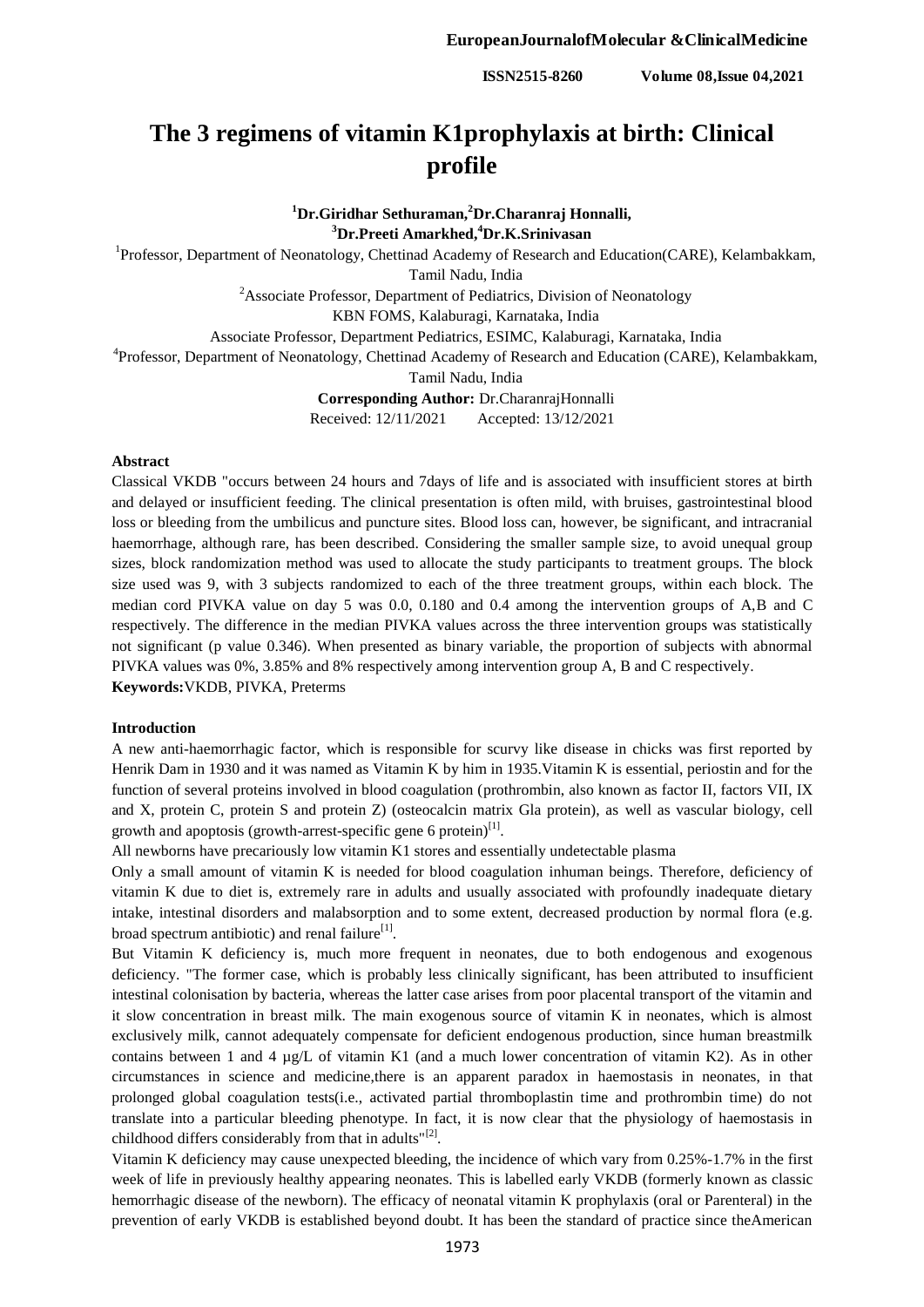**ISSN2515-8260 Volume 08,Issue 04,2021**

Academy of Paediatrics recommended it in  $1961^{[3]}$ .

Late VKDB, "a syndrome defined as unexpected bleeding attributable to severe vitamin K deficiency in infants 2 to 12 weeks of age, occurs primarily in exclusively breastfed infants who have received no or inadequate neonatal vitamin K prophylaxis. In addition, infants who have intestinal malabsorption defects (cholestatic jaundice, cystic fibrosis, etc.) may also have late VKDB. The rate of late VKDB (often manifesting as sudden central nervous system haemorrhage) ranges from 4.4 to 7.2 per 100 000 births, according to reports from Europe and Asia"<sup>[4]</sup>.

In idiopathic VKDB, no cause other than breast feeding can be demonstrated. In secondary VKDB there is usually an underlying cause, such as the effect of drugs that have been given to the mother or infant or a hereditary hepatobiliary or malabsorption diseases (e.g., biliary atresia,  $\alpha$ -1-antitrypsin deficiency, cystic fibrosis).In addition, "autosomal recessive vitamin K-dependent coagulation factor deficiencies (VKCFD), due to mutations in the gene encoding for γ-glutamyl carboxylase (VKCFD type I) and in the gene encoding for vitamin K epoxide reductase (VKCFD type II), have been reported. According to the age of onset, early VKDB presents within 24 hours of birth and is almost exclusively seen in infants of mothers taking drugs which inhibit vitamin K. These drugs include anticonvulsants (carbamazepine, phenytoin and barbiturates), anti-tuberculosis drugs (isoniazid, rifampicin), some antibiotics (cephalosporin's) and vitamin K antagonists (coumarin, warfarin). The clinical presentation is often severe with cephalohematoma and intracranial and intra-abdominal haemorrhages"[5].

Classical VKDB "occurs between 24 hours and 7days of life and is associated with insufficient stores at birth and delayed or insufficient feeding. The clinical presentation is often mild, with bruises, gastrointestinal blood loss or bleeding from the umbilicus and puncture sites. Blood loss can, however, be significant and intracranial haemorrhage, although rare, has been described". Estimates of the frequency vary from 0.25% to 1.5%in older reviews and 0-0.44% in more recent views.Late VKDB is associated with exclusive breast-feeding. "It occurs between the ages of 2 and 12 weeks. The clinical presentation is severe, with a mortality rate of 20% and intracranial haemorrhage occurring in 50%. Persistent neurological damage is frequent in survivors. In fully breast-fed infants who did not receive vitamin K at birth, the incidence is between 1/15,000 and1/20,000. Babies with

cholestasis o malabsorption syndromes are at particular risk"[6].

# **Methodology**

## **Study population**

Preterms ( $\leq$  32wks) and/or with birth weight  $\leq$ 1500gms.

## **Study setting**

Neonatal intensive care unit.

## **Study design**

Randomized controlled trial with three intervention groups.

## **Inclusion criteria**

All preterm babies/VLBW  $(\leq 32$ weeks and or  $\leq 1.5$  kg) infants delivered, during study period.

## **Exclusion criteria**

- Major congenital malformation.
- Maternal drug treatment with known vitamin K antagonists.
- Mother diagnosed with thrombophilias and platelet disorders.
- Consent not given.
- Babes who were given vitamin K at Birth and not informed.
- Fetal intracranial haemorrhage suspected on routine antenatal ultrasound scan (18-20 weeks' gestation).

Considering the smaller sample size, to avoid unequal group sizes, block randomization method was used to allocate the study participants to treatment groups. The block size used was 9, with 3 subjects randomized to each of the three treatment groups, within each block. The sequencing of interventions, within each block was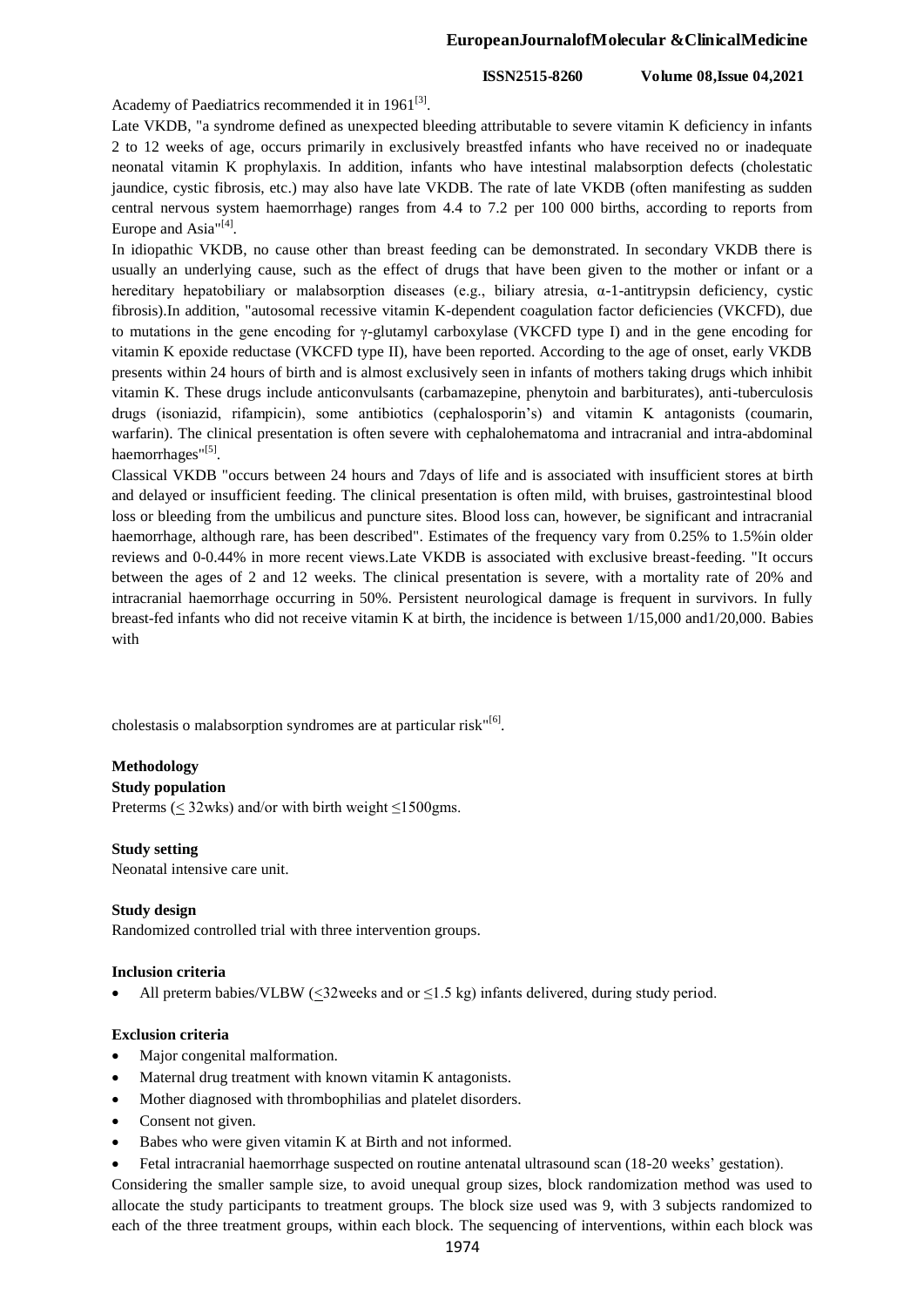# **EuropeanJournalofMolecular &ClinicalMedicine**

# **ISSN2515-8260 Volume 08,Issue 04,2021**

done by simple random sampling using the random number tables in a predetermined direction. Uniform sample was maintained till the end of the 8 blocks (8X9=72, making 24 subjects in each group). Only three subjects with random sequence BCB were included in the  $9<sup>th</sup>$  block making the final number of participants as 24, 26 and 25 in intervention groups A, B and C respectively.

Sequentially Numbered, Opaque Sealed Envelopes (SNOSE) method as described by Doig, G.S *et al*., has been used for allocation concealment in the study. The allocated intervention sequence was kept in individual, serially numbered sealed opaque covers and was kept under the custody of a senior faculty of the department but not involved in the study or patient care. The card board with the intervention name was covered with a silver foil to prevent the visibility. Each time when the participant was recruited the opaque cover was opened and the intervention was communicated to the investigator.

## **Results**

**Table 1:** Comparison of antenatal and intra natal parameters among the three intervention groups

| <b>Parameter</b>                             | <b>Intervention group</b> | <b>P</b> - Value |                 |       |  |  |  |
|----------------------------------------------|---------------------------|------------------|-----------------|-------|--|--|--|
|                                              | $A(N=24)$                 | $B(N=26)$        | $C(N=25)$       |       |  |  |  |
| Gestational age in weeks (Median $\pm IQR$ ) | $29.00 \pm 2.0$           | $29.00 \pm 3.0$  | $30.00 \pm 1.5$ | 0.880 |  |  |  |
| Antenatal steroid in frequency (%)           |                           |                  |                 |       |  |  |  |
| Yes                                          | 16(66.7%)                 | 21(80.8%)        | $20(80.0\%)$    | 0.430 |  |  |  |
| N <sub>o</sub>                               | $8(33.3\%)$               | $5(19.2\%)$      | $5(20.0\%)$     |       |  |  |  |
| Singleton pregnancy in frequency $(\% )$     |                           |                  |                 |       |  |  |  |
| Yes                                          | 22(91.7%)                 | 23(88.5%)        | $22(80.0\%)$    |       |  |  |  |
| N <sub>o</sub>                               | $2(8.3\%)$                | 3(11.5%)         | $3(12.0\%)$     | 0.903 |  |  |  |
| Mode of delivery in frequency $(\% )$        |                           |                  |                 |       |  |  |  |
| Spontaneous preterm labour                   | $12(50.0\%)$              | $13(50.0\%)$     | $12(48.0\%)$    | 0.586 |  |  |  |
| <b>LSCS</b>                                  | 8(33.3%)                  | $4(15.4\%)$      | $6(24.0\%)$     |       |  |  |  |
| <b>AVD</b>                                   | $1(4.2\%)$                | $1(3.8\%)$       | $0(0.0\%)$      |       |  |  |  |
| <b>Induced Labour</b>                        | 3(12.5%)                  | 8(30.8%)         | $7(28.0\%)$     |       |  |  |  |

The median birth weight of the baby, gender distribution of the neonates, proportion of participants receiving antibiotic therapy, proportion of participants with TPN/PPN and exclusive breast milk feeding were comparable among the study groups.The minor differences in these parameters among the three intervention groups were statistically not significant.

**Table 2:** Comparison of post natal parameters among the three intervention groups

| <b>Parameter</b>                                    | <b>Intervention group</b> |                  |                  |         |  |  |  |
|-----------------------------------------------------|---------------------------|------------------|------------------|---------|--|--|--|
|                                                     | $A(N=24)$                 | $B(N=26)$        | $C(N=25)$        | p-Value |  |  |  |
| Birth weight in kg (Median $\pm$ IQR)               | $1.05 \pm 0.289$          | $1.10 \pm 0.251$ | $1.15 \pm 0.250$ | 0.862   |  |  |  |
| Gender in frequency (%)                             |                           |                  |                  |         |  |  |  |
| Male                                                | 13(54.2%)                 | 16(61.5%)        | $9(36.0\%)$      | 0.174   |  |  |  |
| Female                                              | $11(45.8\%)$              | 10(38.5%)        | $16(64.0\%)$     |         |  |  |  |
| Antibiotic therapy in frequency $(\% )$             |                           |                  |                  |         |  |  |  |
| <b>Yes</b>                                          | 8(29.6%)                  | 10(38.5%)        | 9(36%)           | 0.931   |  |  |  |
| N <sub>0</sub>                                      | 16(66.7%)                 | 16(61.5%)        | $16(64\%)$       |         |  |  |  |
| PPN in frequency (%)                                |                           |                  |                  |         |  |  |  |
| Yes                                                 | 13(54.2%)                 | 14(53.8%)        | $10(40.0\%)$     | 0.520   |  |  |  |
| N <sub>0</sub>                                      | $11(45.8\%)$              | $12(46.2\%)$     | 15(60.0%)        |         |  |  |  |
| Receiving exclusive breast milken frequency $(\% )$ |                           |                  |                  |         |  |  |  |
| Yes                                                 | 10(41.7%)                 | 12(46.2%)        | 14(56.0%)        | 0.522   |  |  |  |
| N <sub>0</sub>                                      | 14(58.3%)                 | 14(58.3%)        | $11(44.0\%)$     |         |  |  |  |

The proportion of infants with abnormal PIVKA values was 58.7% in the entire study population. The median cord PIVKA value was 3.32, 3.46 and 2.78 among the intervention groups of A,B and C respectively. The difference in the median PIVKA values across the three intervention groups was statistically not significant (p value 0.814). The proportion of subjects with abnormal PIVKA values was 45.8%, 42.3% and 36% respectively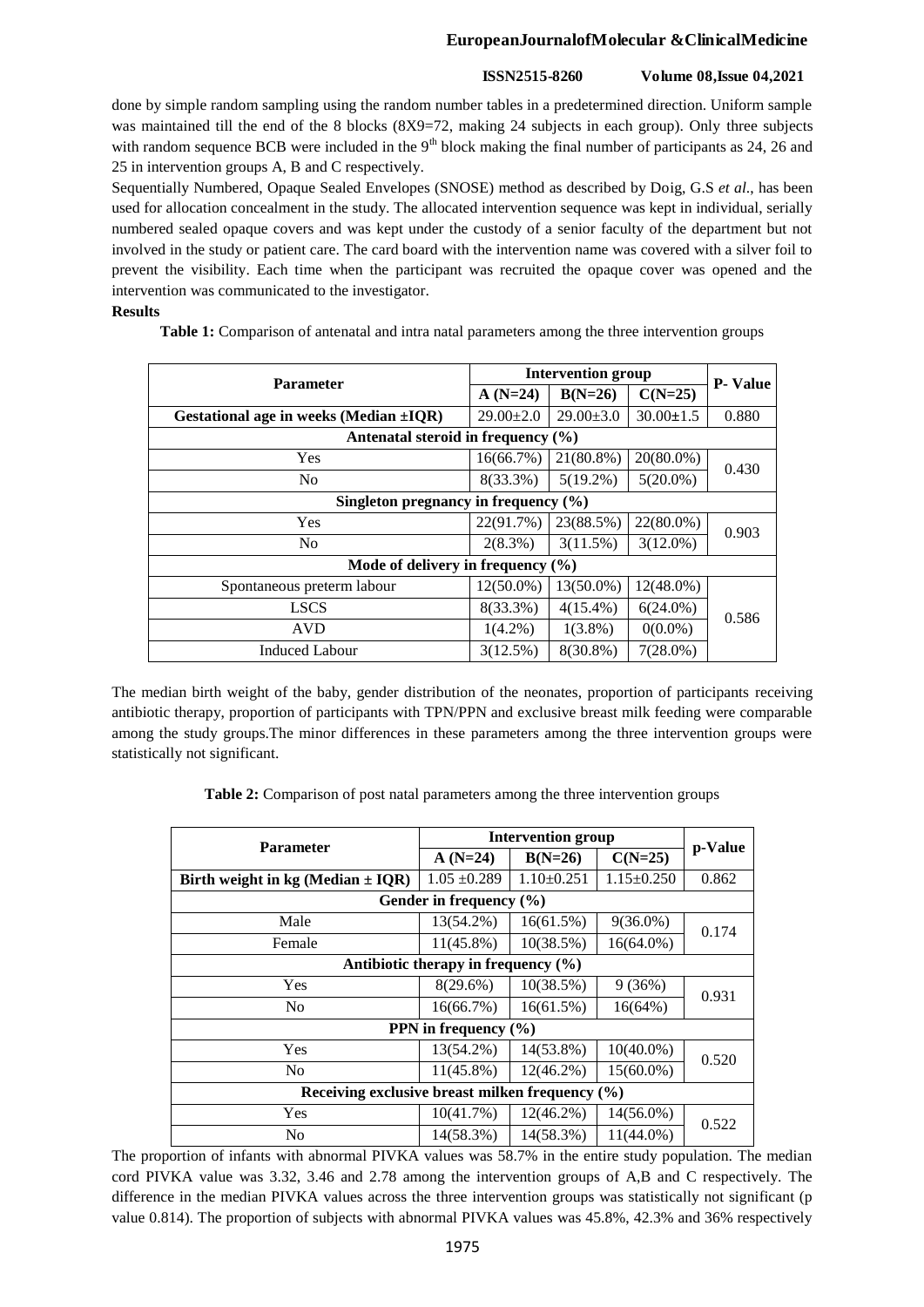## **EuropeanJournalofMolecular &ClinicalMedicine**

**ISSN2515-8260 Volume 08,Issue 04,2021**

among intervention group A, B and C respectively. The differences in these proportions were statistically not significant (P value 0.777).

| <b>Parameter</b>                                                                           | <b>Intervention group</b> |                                                          |                                      |         |  |  |  |
|--------------------------------------------------------------------------------------------|---------------------------|----------------------------------------------------------|--------------------------------------|---------|--|--|--|
|                                                                                            |                           | A (N=24) B(N=26) C(N=25)                                 |                                      | p-Value |  |  |  |
| <b>Cord PIVKA Units (Median ±IQR)</b> $3.32 \pm 3.8$ $3.46 \pm 4.25$ $2.78 \pm 3.85$ 0.814 |                           |                                                          |                                      |         |  |  |  |
| <b>Cord PIVKA groups</b>                                                                   |                           |                                                          |                                      |         |  |  |  |
| Normal                                                                                     |                           |                                                          | $ 13(54.2\%) 15(57.7\%) 16(64.0\%) $ | 0.777   |  |  |  |
| Abnormal                                                                                   |                           | $\left  \frac{11(45.8\%)}{11(42.3\%)} \right  9(36.0\%)$ |                                      |         |  |  |  |

**Table 3:** Comparison of cord PIVKA among the intervention groups

Two children from intervention group B and one child from intervention group C met with mortality by day 5, hence 24 children were left in each of the intervention groups by day 5.

The median cord PIVKA value on day 5 was 0.0, 0.180 and 0.4 among the intervention groups of A,B and C respectively. The difference in the median PIVKA values across the three intervention groups was statistically not significant (p value 0.346). When presented as binary variable, the proportion of subjects with abnormal PIVKA values was 0%, 3.85% and 8% respectively among intervention group A, B and C respectively.

## **Discussion**

Vitamin K deficiency may cause unexpected bleeding (0.25%-1.7% incidence) during the first week of life in previously healthy appearing neonates (early vitamin K deficiency bleeding [VKDB] of the newborn [formerly known as classic hemorrhagic disease of the newborn]). The efficacy of neonatal vitamin K prophylaxis (oral or parenteral) in the prevention of early VKDB is firmly established. It has been the standard of care since the American Academy of Paediatrics recommended it in 1961.

Various studies have been conducted across the globe, comparing different routes of administration of vitamin K and different dosage schedules since then. Non-carboxylated form of coagulation factors II is one of the commonly used as a marker of vitamin K deficiency and is referred to as 'protein induced in vitamin K absence' (PIVKA-II).In many of these studies. Presence of PIVKA-II in blood is considered as a highly specific and sensitive marker of vitamin K deficiency compared to prothrombin time (PT). Many authors have confirmed the reliability of PIVKA-II in diagnosing Vitamin K deficiency.

Sharma, R.K., *et al*., in their prospective study on 51 full term, healthy breastfed newborns "to evaluate if the injectable water soluble preparation of vitamin K (Menadione sodium Bisulfite) could be as effective. This study has tested the efficacy of 2 mg vitamin K orally, with the existing practice of 1 mg vitamin K intramuscularly and controls. Any detectable level of PIVKA II was considered as the primary outcome in the study. "PIVKA-II levels were measured in cord blood and at 72-78 hours of age. The overall PIVKA-II prevalence in cord blood was 64.7%. At 72-78 hours, PIVKA-II was present in 50% of babies in IM group, 58.3% of babies in oral group and in 76.9% of babies in 'no vitamin K' group. The PIVKA-II levels decreased or did not change at 72-78 hours in 91.6% of babies in oral group versus 92.8% of babies in IM group. On the other hand, PIVKA-II levels increased in 30.7% of babies who did not receive vitamin K as against in 7.8% of babies receiving vitamin K in either form. Basing on these study findings the authors concluded that vitamin K prophylaxis is required for all newborns at birth and injectable vitamin K (menadione sodium bisulfite) given orally to term healthy babies is effective in preventing vitamin K deficiency state" $[7]$ .

The study included term infants andexact median PIVKA II values and the sustainability of the effect beyond 78 hours was not evaluated in this study, hence drawing comparison with present study findings is difficult. Greer, F. R., *et al*., havenew oral preparation of vitamin K1 (Konakion MM) with a standard intramuscular (IM) preparationand monitored, Prothrombin time (INR), plasma vitamin K1 and PIVKA II (undercarboxylated prothrombin) were monitored at 14, 30, and 56 days of age. PIVKA II was raised ( $>$  or  $= 0.1$  AU/ml) in cord blood in 47% of the infants. By 14 days, only one infant in each group had a raised

PIVKA II value and both of these initially had high concentrations of PIVKA II in cord blood. At 30 days, there were no raised PIVKA II values. At 56 days, there were no raised PIVKA II values in the oral group, although three infants in the IM group had raised values. Basing on the study findings, the authors have concluded that Plasma vitamin K concentrations were at least equal or significantly higher in babies given oral vitamin K supplements compared with IM treated babies at the time points measured"<sup>[8, 9]</sup>.

Cornelissen, E. A., *et al*. in their randomised clinical trial on 165 healthy breast fed infants, have compared 1 mg vitamin K1 orally with IM after birth. The infants were followed upat 2 weeks and 1month and 3 months of age. The study concluded "Although vitamin K1 concentrations were statistically significantly higher in the